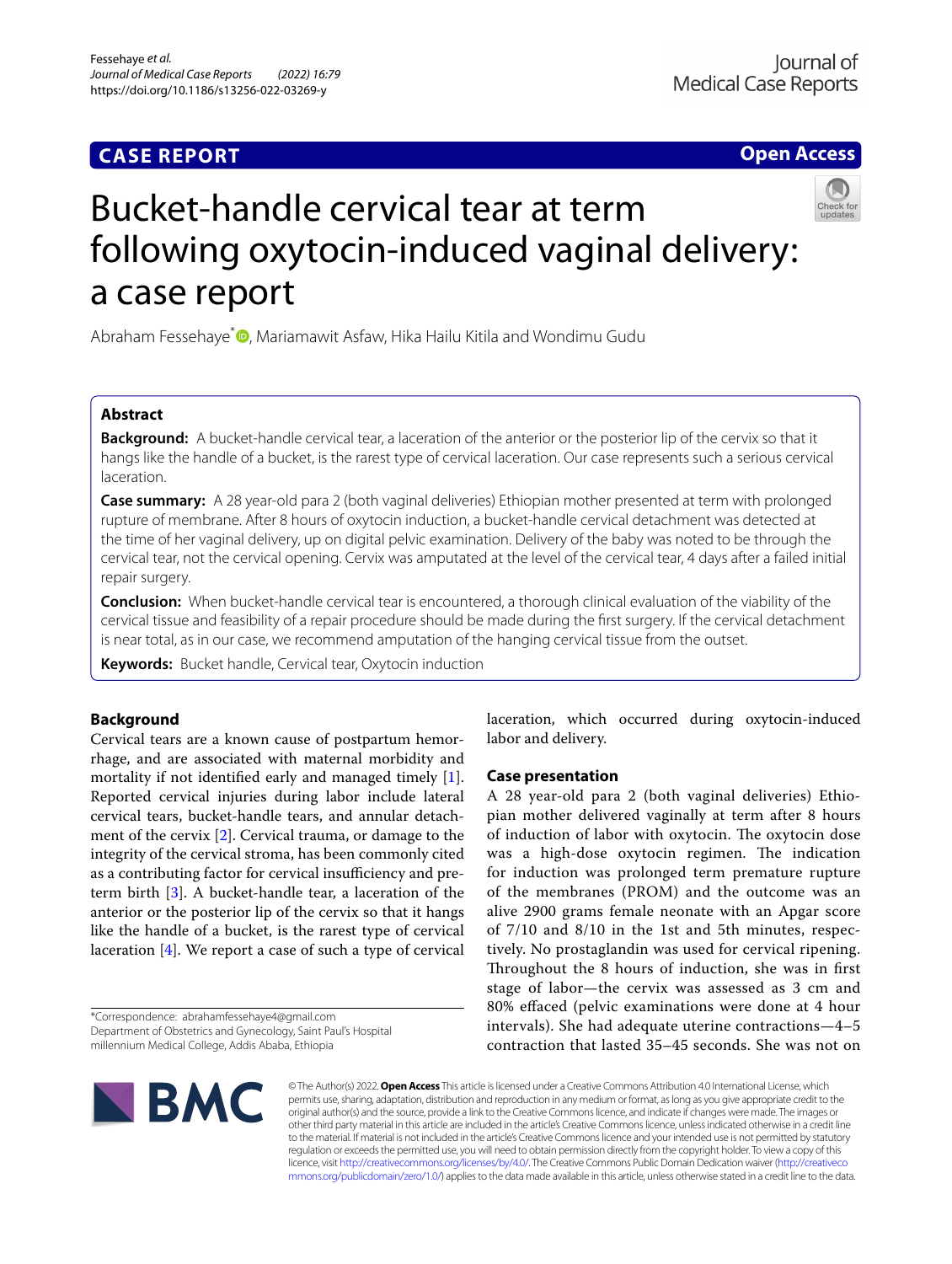any form of pain medication (anesthesia). There was no cardiotocography (CTG) and labor was followed with intermittent fetal auscultation and manual monitoring of uterine contractions. Thirty minutes prior to delivery, her cervix was assessed and it was still at 3 cm dilation with no change in effacement. Then, after 30 minutes she was noted to have an urge to push with eminent delivery and presenting fetal was at station  $+3$ . There was no history of suggestive symptoms or clinical evidence of any cervical lesion, consequent fbrosis, or stenosis. The speculum and digital examinations during the current pregnancy did not indicate any pathology. Her past medical, surgical, and psychosocial history was unremarkable.

Immediately after her vaginal delivery, a bucket-handle cervical detachment was detected by the attending care provider upon digital pelvic examination, while the cervical dilatation remained at 3 cm. Delivery of the baby was noted to be through the cervical tear, not the cervical opening. She was taken to the operating theater and her cervix was explored under general anesthetic. The finding was a near-complete detachment of the cervix (only a small anterior part of the cervix was intact) at the level of [1](#page-1-0) cm distal to the cervicovaginal junction (Fig. 1). There was no active vaginal bleeding and it was successfully repaired in anatomic position with a Vicryl 2-0 running technique (the circumferential detachment of the cervix was repaired with end-to-end anastomosis).

However, the repair failed 4 days later. A second operation was required to amputate the hanging anterior part of the cervix and secure hemostasis. The indication for the amputation was a necrotized distal cervical tissue with loose attachment. She was put on intravenous antibiotics and was discharged after 3 days in good condition. She was counseled on having a transabdominal cervical cerclage in her future pregnancies, as the level of amputation was high, very close to the lower uterine segment. Sterile vaginal examination which was done a week later during her follow-up visit revealed good cervical wound healing.

#### **Discussion**

Cervical tears have been frequently reported with instrumental delivery, particularly when forceps are engaged. However, large tears that mimic a full dilatation and lead to fetus delivery are very rare [\[4](#page-2-3)]. A bucket-handle cervical tear may be secondary to an unyielding cervix due to fbrosis or stenosis, leading to pressure being transferred either to the anterior or posterior lip of the cervix. An added factor may be hypertonus caused by prostaglandins (PR) [\[5](#page-2-4)]. In our patient, there was no history of suggestive symptoms or clinical evidence of any cervical lesion, consequent fbrosis, stenosis, or prostaglandin use.

Unlike in the current literature, based on few case reports, where the occurrence of such a cervical tear is ascribed to misoprostol (prostaglandin) use, in our case apart from oxytocin induction of labor there was no any prostaglandin administration. Djokovic *et al*. reported a spontaneous delivery through a cervical tear provoked by prostaglandin-induced uterine contractions in a G2P0 woman with a history of cervical dilatation and uterine curettage [\[6\]](#page-2-5). Singhal et al reported the frst two cases of bucket-handle cervical tears in a second trimester unscarred uterus after misoprostol use [\[7](#page-2-6)], and Abubeker *et al*. reported a third similar case in 2020 [[8\]](#page-2-7).

During the serial digital examinations of the cervical response during induction of labor, particular attention should be paid to the characteristics and modifcation of the external os. Upon completion of cervical efacement

<span id="page-1-0"></span>